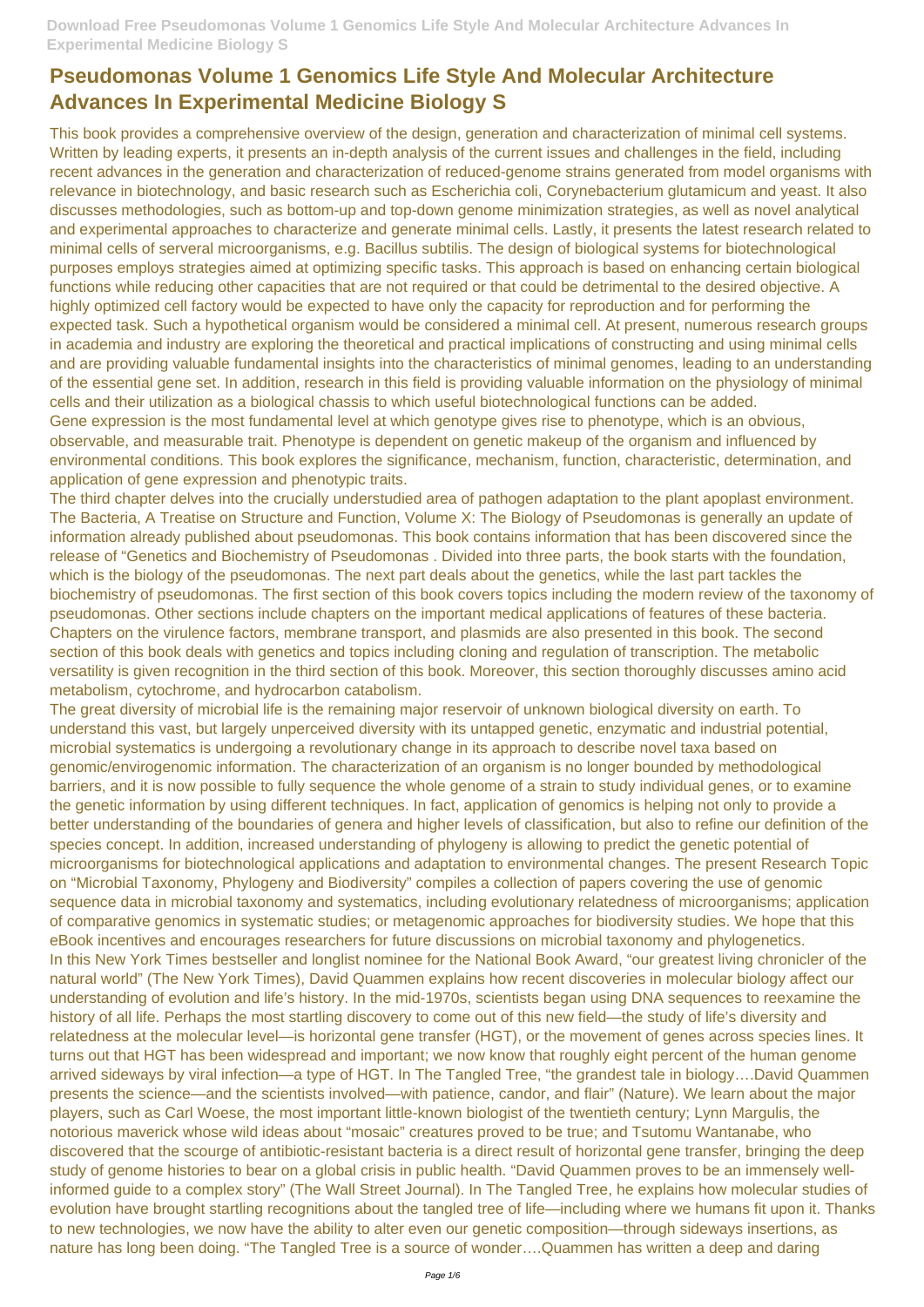#### intellectual adventure" (The Boston Globe).

The molecular age has brought about dramatic changes in medical microbiology, and great leaps in our understanding of the mechanisms of infectious disease. Molecular Medical Microbiology is the first book to synthesise the many new developments in both molecular and clinical research in a single comprehensive resource. This timely and authoritative 3-volume work is an invaluable reference source of medical bacteriology. Comprising over 100 chapters, organised into 17 major sections, the scope of this impressive work is wide-ranging. Written by experts in the field, chapters include cutting edge information, and clinical overviews for each major bacterial group, in addition to the latest updates on vaccine development, molecular technology and diagnostic technology. \* The first comprehensive and accessible reference on Molecular Medical Microbiology \* Two color presentation throughout \* Full colour plate section \* Fully integrated and meticulously organised \* In depth discussion of individual pathogenic bacteria in a system-oriented approach \* Includes a clinical overview for each major bacterial group \* Presents the latest information on vaccine development, molecular technology and diagnostic technology \* Extensive indexing and cross-referencing throughout \* Over 100 chapters covering all major groups of bacteria \* Written by an international panel of authors expert in their respective disciplines \* Over 2300 pages in three volumes

The existence of living organisms in diverse ecosystems has been the focus of interest to human beings, primarily to obtain insights into the diversity and dynamics of the communities. This book discusses how the advent of novel molecular biology techniques, the latest being the next-generation sequencing technologies, helps to elucidate the identity of novel organisms, including those that are rare. The book highlights the fact that oceans, marine environments, rivers, mountains and the gut are ecosystems with great potential for obtaining bioactive molecules, which can be used in areas such as agriculture, food, medicine, water supplies and bioremediation. It then describes the latest research in metagenomics, a field that allows elucidation of the maximum biodiversity within an ecosystem, without the need to actually grow and culture the organisms. Further, it describes how human-associated microbes are directly responsible for our health and overall wellbeing."/p>

Pseudomonas volume 7 collects some of the most relevant and emerging issues in the biology of these microorganisms, and a number of other important issues that were not collected in the previous volumes. The first six volumes of the Pseudomonas series covered the biology of pseudomonads in a wide range of contexts, including the niches they inhabit, the taxonomic relations among its members of this group, the molecular biology of gene expression in different niches and under different environmental conditions, the analysis of virulence in plants, animal and human pathogens, as well as the determinants that make some of these strains of interesting for biotechnological applications. This seventh volume covers the following topics: The history of the biology of Pseudomonas The use of Pseudomonas as biological agents New trends in the molecular biology of these microorganisms Pseudomonas and the immune system of insects and animals This book will be of use to researchers working on these bacteria, particularly those studying medical aspects of Pseudomonas, and their use as a means to control pathogens or to stimulate plant growth. This volume is also interesting for those studying the physiology, genetics, molecular biology of Pseudomonas and those using novel-omics approaches to understand bacteria of the genus Pseudomonas.

Crop Improvement through Microbial Biotechnology explains how certain techniques can be used to manipulate plant growth and development, focusing on the cross-kingdom transfer of genes to incorporate novel phenotypes in plants, including the utilization of microbes at every step, from cloning and characterization, to the production of a genetically engineered plant. This book covers microbial biotechnology in sustainable agriculture, aiming to improve crop productivity under stress conditions. It includes sections on genes encoding avirulence factors of bacteria and fungi, viral coat proteins of plant viruses, chitinase from fungi, virulence factors from nematodes and mycoplasma, insecticidal toxins from Bacillus thuringiensis, and herbicide tolerance enzymes from bacteria. Introduces the principles of microbial biotechnology and its application in crop improvement Lists various new developments in enhancing plant productivity and efficiency Explains the mechanisms of plant/microbial interactions and the beneficial use of these interactions in crop improvement Explores various bacteria classes and their beneficial effects in plant growth and efficiency

This book contains a collection of different biodegradation research activities where biological processes take place. The book has two main sections: A) Polymers and Surfactants Biodegradation and B) Biodegradation: Microbial Behaviour.

PseudomonasVolume 1 Genomics, Life Style and Molecular ArchitectureSpringer

Written by the world's leading scientists and spanning over 400 articles in three volumes, the Encyclopedia of Food Microbiology, Second Edition is a complete, highly structured guide to current knowledge in the field. Fully revised and updated, this encyclopedia reflects the key advances in the field since the first edition was published in 1999 The articles in this key work,

heavily illustrated and fully revised since the first edition in 1999, highlight advances in areas such as genomics and food safety to bring users up-to-date on microorganisms in foods. Topics such as DNA sequencing and E. coli are particularly well covered. With lists of further reading to help users explore topics in depth, this resource will enrich scientists at every level in academia and industry, providing fundamental information as well as explaining state-of-the-art scientific discoveries. This book is designed to allow disparate approaches (from farmers to processors to food handlers and consumers) and interests to access accurate and objective information about the microbiology of foods Microbiology impacts the safe presentation of food. From harvest and storage to determination of shelf-life, to presentation and consumption. This work highlights the risks of microbial contamination and is an invaluable go-to guide for anyone working in Food Health and Safety Has a two-fold industry appeal (1) those developing new functional food products and (2) to all corporations concerned about the potential hazards of microbes in their food products The opportunistic pathogen Pseudomonas aeruginosa offers a rich variety of biologically relevant topics to explore and serves as a model system to understand the interactions of Gram-negative bacteria with human hosts. The organism adapts readily to most environments. It has a large and variable genome with a great deal of metabolic potential. P. aeruginosa encodes a variety of regulatory systems to fine tune gene expression and integrate environmental signals. This organism can infect both plants and animals and produces a plethora of enzymes and factors that can overcome host defenses. Moreover, it has the ability to change between the states of a sedentary colonizer to an invasive and highly motile organism. Clinically, the bacterium is resistant to many antibiotics making it difficult to treat and impossible to eradicate from the lungs of patients with cystic fibrosis. Intrinsic Page 2/6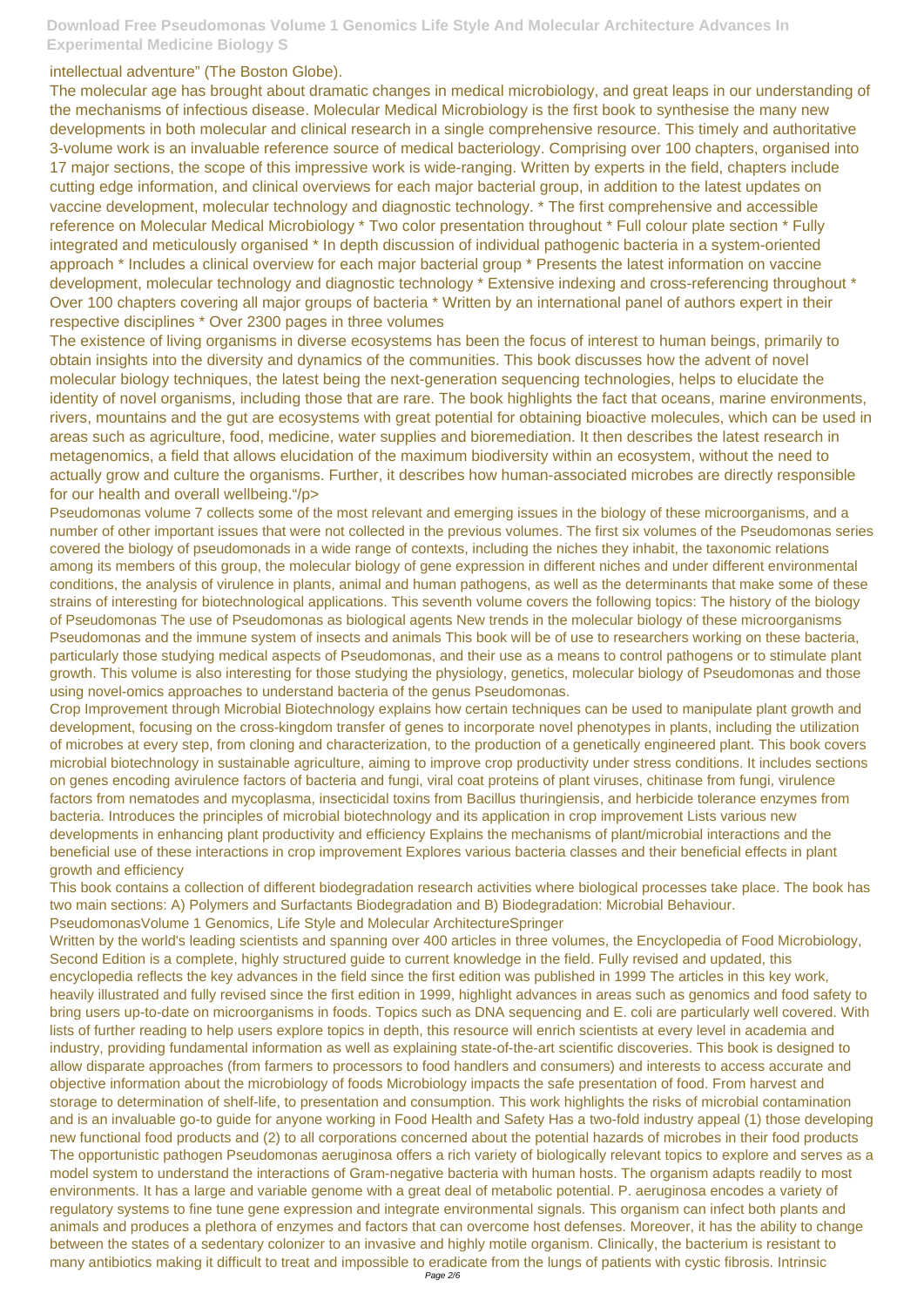antibiotic resistance combined with an armamentarium of tissue degradative enzymes makes it imperative to possess a comprehensive understanding of the biology, genetics and pathogenesis of this organism so that novel therapeutics based on virulence product neutralization can be designed and implemented. This Research Topics issue will be devoted to updating the current understanding of P. aeruginosa systems as they relate to its different lifestyles in different environments. The underlying theme is to provide broad overviews and to integrate protein structure-function and gene regulation as it relates to the biology of this bacterium.

The Bad Bug Book 2nd Edition, released in 2012, provides current information about the major known agents that cause foodborne illness.Each chapter in this book is about a pathogen—a bacterium, virus, or parasite—or a natural toxin that can contaminate food and cause illness. The book contains scientific and technical information about the major pathogens that cause these kinds of illnesses.A separate "consumer box" in each chapter provides non-technical information, in everyday language. The boxes describe plainly what can make you sick and, more important, how to prevent it.The information provided in this handbook is abbreviated and general in nature, and is intended for practical use. It is not intended to be a comprehensive scientific or clinical reference.The Bad Bug Book is published by the Center for Food Safety and Applied Nutrition (CFSAN) of the Food and Drug Administration (FDA), U.S. Department of Health and Human Services.

Over the past several decades, new scientific tools and approaches for detecting microbial species have dramatically enhanced our appreciation of the diversity and abundance of the microbiota and its dynamic interactions with the environments within which these microorganisms reside. The first bacterial genome was sequenced in 1995 and took more than 13 months of work to complete. Today, a microorganism's entire genome can be sequenced in a few days. Much as our view of the cosmos was forever altered in the 17th century with the invention of the telescope, these genomic technologies, and the observations derived from them, have fundamentally transformed our appreciation of the microbial world around us. On June 12 and 13, 2012, the Institute of Medicine's (IOM's) Forum on Microbial Threats convened a public workshop in Washington, DC, to discuss the scientific tools and approaches being used for detecting and characterizing microbial species, and the roles of microbial genomics and metagenomics to better understand the culturable and unculturable microbial world around us. Through invited presentations and discussions, participants examined the use of microbial genomics to explore the diversity, evolution, and adaptation of microorganisms in a wide variety of environments; the molecular mechanisms of disease emergence and epidemiology; and the ways that genomic technologies are being applied to disease outbreak trace back and microbial surveillance. Points that were emphasized by many participants included the need to develop robust standardized sampling protocols, the importance of having the appropriate metadata, data analysis and data management challenges, and information sharing in real time. The Science and Applications of Microbial Genomics summarizes this workshop.

Rhizosphere biology is approaching a century of investigations wherein growth-promoting rhizomicroorganisms (PGPR) have attracted special attention for their ability to enhance productivity, profitability and sustainability at a time when food security and rural livelihood are a key priority. Bio-inputs - either directly in the form of microbes or their by-products - are gaining tremendous momentum and harnessing the potential of agriculturally important microorganisms could help in providing low-cost and environmentally safe technologies to farmers. One approach to such biologically-based strategies is the use of naturally occurring products such as PGPR. Written by an international team of experts, this book considers new concepts and global issues in biopesticide research and evaluates the implications for sustainable productivity. It is an invaluable resource for researchers in applied agricultural biotechnology, microbiology and soil science, and also for industry personnel in these areas.

Assembling the latest research by an international group of contributors, this volume covers the epidemiology, pathogenesis, clinical features, and control measures of this elusive microorganism. It will provide a deeper understanding of the pathogen to physicians and surgeons caring for patients infected, or at risk of becoming infected, with Pseudomonas Aeruginosa.

This volume collects new information on the genomics of saprophytic soil Pseudomonas, as well as functions related to genomic islands. It explores life styles in different settings and sheds further insights on the wide metabolic potential of this microbe for the removal of pollutants and production of added-value products. This volume also explores how Pseudomonas responds and reacts to environmental signals, including detection of cell density.

This book comprehensively discusses our current understanding of the role and biological mechanisms of horizontal transfer of genetic elements in the environment, which has been important in the evolution of prokaryotes (archaea and bacteria). Horizontal transfer of genetic elements generates variations of prokaryotes and their genomes. Comparative studies of genomes revealed that it frequently occurred during archaeal and bacterial evolution. The book introduces a variety of studies related to horizontal gene transfer, gene silencing, plasmids, phages, transposons, and the emergence of microbes that degrade man-made xenobiotics and have antimicrobial resistance. Written by leading researchers in DNA traffic, the book is a valuable guide to horizontal transfer for both young scientists and experts in the field. Pseudomonas comprises three volumes covering the biology of pseudomonads in a wide context, including the niches they inhabit, the taxonomic relations among members of this group, the molecular biology of gene expression in different niches and under different environmental conditions, the analysis of virulence traits in plants, animals and human pathogens as well as the determinants that make some strains useful for biotechnological applications and promotion of plant growth. There has been growing interest in pseudomonads and a particular urge to understand the biology underlying the complex metabolism of these ubiquitous microbes. These bacteria are capable of colonizing a wide range of niches, including the soil, the plant rhizosphere and phylosphere, and animal tissues; more recently they have attracted attention because of their capacity to form biofilms, a characteristic with potentially important medical and environmental implications. The three volumes cover the following topics: - Taxonomy, - Genomics, - Life styles, - Cell Architecture, - Virulence, - Regulation, - Macromolecules, - Alternative Respiratory Substrates, - Catabolism and Biotransformations. Pseudomonas will be of use to all researchers working on these bacteria, particularly those studying microbiology, plant crops, pathogenesis, and chemical engineering. Advanced students in biology, medicine and agronomy will also find these three volumes a valuable reference during their studies. Collects some issues in the field of Pseudomonas. This fourth volume covers the following topics: Virulence and Pathogens; Genomics and Proteomics; Physiology, Metabolism and Biotechnology. It is useful for researchers working on these bacteria, and for students in biology, medicine and agronomy. This book provides a selection of microbiological methods which are applicable or already applied in regional or national soil quality monitoring programmes. An overview is given of approaches to monitoring, evaluating and managing soil quality (Part I), followed by a selection of methods which are described in sufficient detail to use the book as a practical handbook in the laboratory (Part II). Finally a census is given of the main methods used in over 30 European laboratories. The book is aimed at different levels: soil scientists, technicians, policy makers, land managers and students.

Congenital defects in humans are of greater concern, and in that line, cystic fibrosis (CF) has been one of the most complex diseases posing treatment challenge till date. Though it is a chronic condition, CF is closely associated with dysfunction of various organ systems of the Page 3/6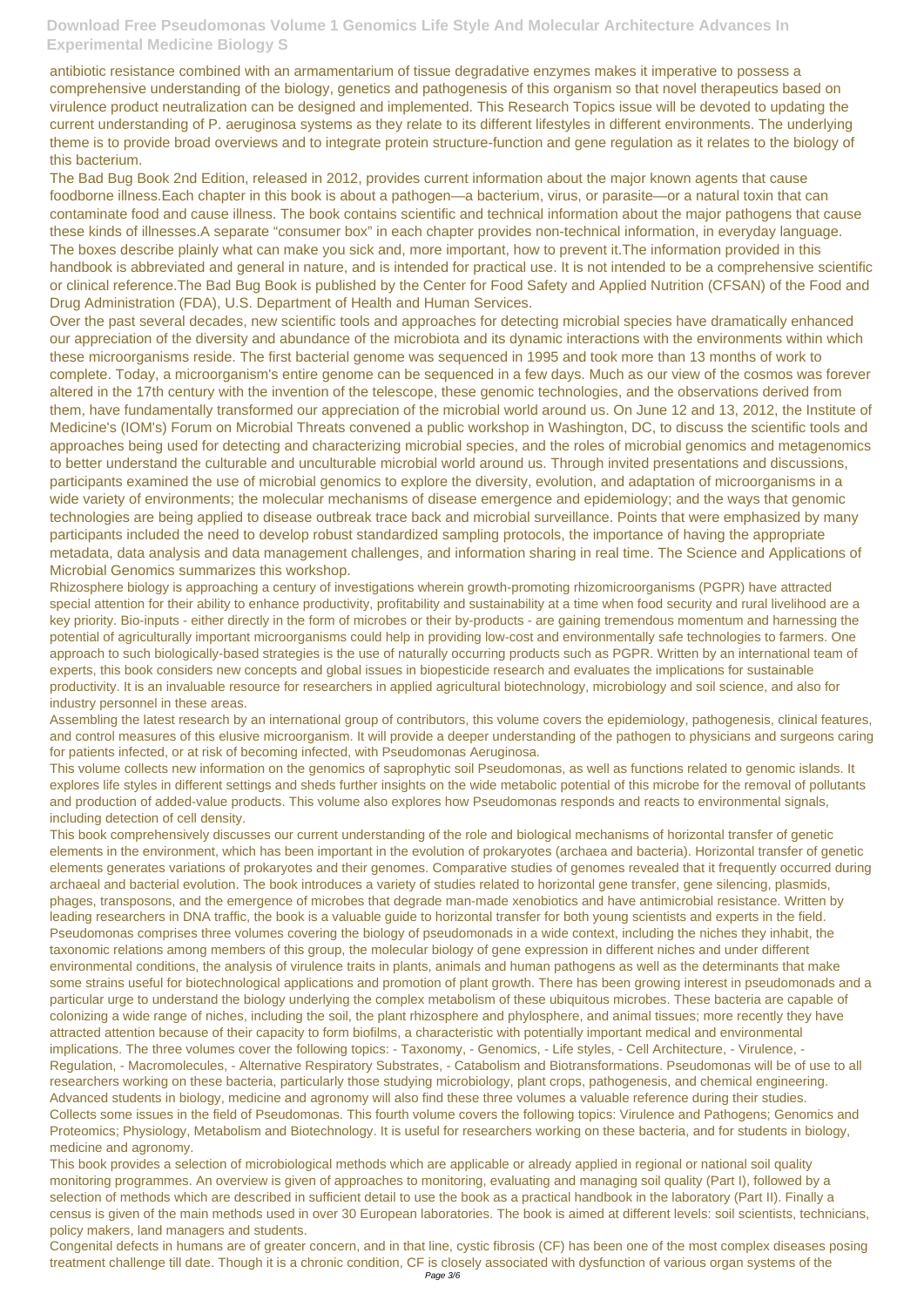human body, which in turn results in secondary infections by microbes. Decades of research by scientists worldwide has narrowed down the cause of CF to a single target gene. But the complexity of the disease is the prime impediment to finding a single-shot cure. Fortunately, the multidisciplinary approach toward understanding and management of the CF condition has certainly increased the level of life expectancy among CF patients. In particular, the "omics" and the "systems biology" approach have greatly widened the focal area for better understanding of the disease. This book includes a collection of interesting chapters contributed by eminent scientists around the world who have been striving to improve the life of those affected by CF.

This book highlights the efforts made by distinguished scientific researchers world-wide to meet two key challenges: i) the limited reserves of polluting fossil fuels, and ii) the ever-increasing amounts of waste being generated. These case studies have brought to the foreground certain innovative biological solutions to real-life problems we now face on a global scale: environmental pollution and its role in deteriorating human health. The book also highlights major advances in microbial metabolisms, which can be used to produce bioenergy, biopolymers, bioactive molecules, enzymes, etc. Around the world, countries like China, Germany, France, Sweden and the US are now implementing major national programs for the production of biofuels. The book provides information on how to meet the chief technical challenges – identifying an industrially robust microbe and cheap raw material as feed. Of the various possibilities for generating bioenergy, the most attractive is the microbial production of biohydrogen, which has recently gained significant recognition worldwide, due to its high efficiency and eco-friendly nature. Further, the book highlights factors that can make these bioprocesses more economical, especially the cost of the feed. The anaerobic digestion (AD) process is more advantageous in comparison to aerobic processes for stabilizing biowastes and producing biofuels (hydrogen, biodiesel, 1,3-propanediol, methane, electricity), biopolymers (polyhydroxyalkanoates, cellulose, exopolysaccharides) and bioactive molecules (such as enzymes, volatile fatty acids, sugars, toxins, etc.) for biotechnological and medical applications. Information is provided on how the advent of molecular biological techniques can provide greater insights into novel microbial lineages. Bioinformatic tools and metagenomic techniques have extended the limits to which these biological processes can be exploited to improve human welfare. A new dimension to these scientific works has been added by the emergence of synthetic biology. The Big Question is: How can these Microbial Factories be improved through metabolic engineering and what cost targets need to be met?

"The explosion of the field of genetics over the last decade, with the new technologies that have stimulated research, suggests that a new sort of reference work is needed to keep pace with such a fast-moving and interdisciplinary field. Brenner's Encyclopedia of Genetics, 2nd edition, builds on the foundation of the first edition by addressing many of the key subfields of genetics that were just in their infancy when the first edition was published. The currency and accessibility of this foundational content will be unrivalled, making this work useful for scientists and non-scientists alike. Featuring relatively short entries on genetics topics written by experts in that topic, Brenner's Encyclopedia of Genetics provides an effective way to quickly learn about any aspect of genetics, from Abortive Transduction to Zygotes. Adding to its utility, the work provides short entries that briefly define key terms, and a guide to additional reading and relevant websites for further study. Many of the entries include figures to explain difficult concepts. Key terms in related areas such as biochemistry, cell, and molecular biology are also included, and there are entries that describe historical figures in genetics, providing insights into their careers and discoveries." -- Publisher's website. Microbiology involves the study of microscopic living organisms. Most of them are unicellular and all the life processes are performed by a single cell. They are associated with the health and welfare of human beings. Among the biological sciences, microbiology has established itself a place in the current century. Microorganisms also provide experimental models in various research activities, and an answer to numerous fundamental questions in genetics / metabolism, cell form and function. This book is presented in six chapters comprising of two sections. The first section deals with Microbiology and Agriculture and the second section deals with Microbiology and Human Health. The book is expected to attract wide audience from various fields of biological sciences in general, and microbiologists in particular.

PART I Molecular Biology 1. Molecular Biology and Genetic Engineering Definition, History and Scope 2. Chemistry of the Cell: 1. Micromolecules (Sugars, Fatty Acids, Amino Acids, Nucleotides and Lipids) Sugars (Carbohydrates) 3. Chemistry of the Cell . 2. Macromolecules (Nucleic Acids; Proteins and Polysaccharides) Covalent and Weak Non-covalent Bonds 4. Chemistry of the Gene: Synthesis, Modification and Repair of DNA DNA Replication: General Features 5. Organisation of Genetic Material 1. Packaging of DNA as Nucleosomes in Eukaryotes Techniques Leading to Nucleosome Discovery 6. Organization of Genetic Material 2. Repetitive and Unique DNA Sequences 7. Organization of Genetic Material: 3. Split Genes, Overlapping Genes, Pseudogenes and Cryptic Genes Split Genes or .Interrupted Genes 8. Multigene Families in Eukaryotes 9. Organization of Mitochondrial and Chloroplast Genomes 10. The Genetic Code 11. Protein Synthesis Apparatus Ribosome, Transfer RNA and Aminoacyl-tRNA Synthetases Ribosome 12. Expression of Gene . Protein Synthesis 1. Transcription in Prokaryotes and Eukaryotes 13. Expression of Gene: Protein Synthesis: 2. RNA Processing (RNA Splicing, RNA Editing and Ribozymes) Polyadenylation of mRNA in Prokaryotes Addition of Cap (m7G) and Tail (Poly A) for mRNA in Eukaryotes 14. Expression of Gene: Protein Synthesis: 3. Synthesis and Transport of Proteins (Prokaryotes and Eukaryotes) Formation of Aminoacyl tRNA 15. Regulation of Gene Expression: 1. Operon Circuits in Bacteria and Other Prokaryotes 16. Regulation of Gene Expression . 2. Circuits for Lytic Cycle and Lysogeny in Bacteriophages 17. Regulation of Gene Expression 3. A Variety of Mechanisms in Eukaryotes (Including Cell Receptors and Cell Signalling) PART II Genetic Engineering 18. Recombinant DNA and Gene Cloning 1. Cloning and Expression Vectors 19. Recombinant DNA and Gene Cloning 2. Chimeric DNA, Molecular Probes and Gene Libraries 20. Polymerase Chain Reaction (PCR) and Gene Amplification 21. Isolation, Sequencing and Synthesis of Genes 22. Proteins: Separation, Purification and Identification 23. Immunotechnology 1. B-Cells, Antibodies, Interferons and Vaccines 24. Immunotechnology 2. T-Cell Receptors and MHC Restriction 25. Immunotechnology 3. Hybridoma and Monoclonal Antibodies (mAbs) Hybridoma Technology and the Production of Monoclonal Antibodies 26. Transfection Methods and Transgenic Animals 27. Animal and Human Genomics: Molecular Maps and Genome Sequences Molecular Markers 28. Biotechnology in Medicine: l.Vaccines, Diagnostics and Forensics Animal and Human Health Care 29. Biotechnology in Medicine 2. Gene Therapy Human Diseases Targeted for Gene Therapy Vectors and Other Delivery Systems for Gene Therapy 30. Biotechnology in Medicine: 3. Pharmacogenetics / Pharmacogenomics and Personalized Medicine Phannacogenetics and Personalized 31. Plant Cell and Tissue Culture' Production and Uses of Haploids 32. Gene Transfer Methods in Plants 33. Transgenic Plants . Genetically Modified (GM) Crops and Floricultural Plants 34. Plant Genomics: 35. Genetically Engineered Microbes (GEMs) and Microbial Genomics References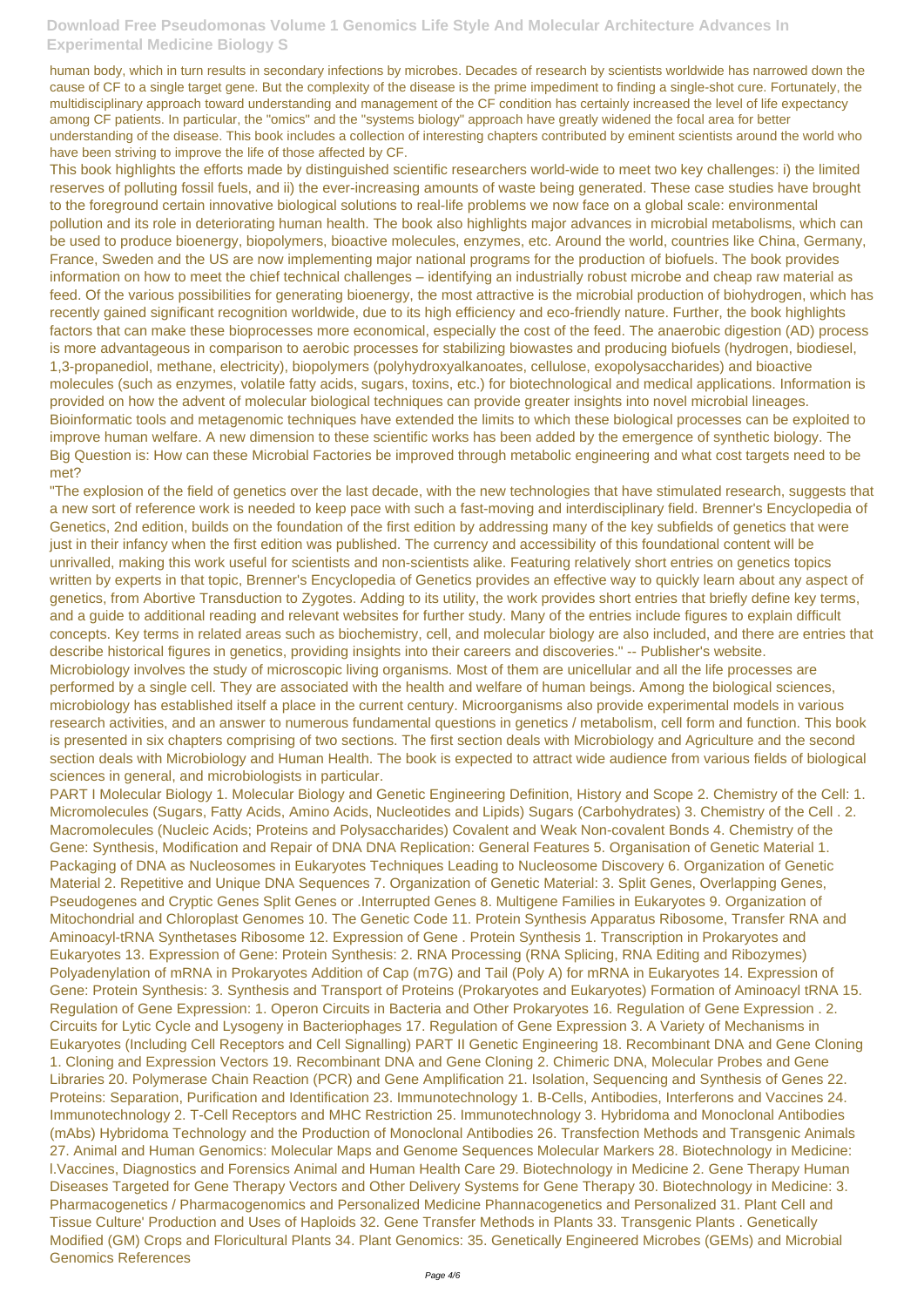Concise and up-to-date, this handy guide fills a gap in the literature by providing the essential knowledge for everyone with an interest in the topic. The result is a comprehensive overview of the most important model organism in applied microbiology that covers basic biology, pathology and biotechnological applications.

This open access book offers the first comprehensive account of the pan-genome concept and its manifold implications. The realization that the genetic repertoire of a biological species always encompasses more than the genome of each individual is one of the earliest examples of big data in biology that opened biology to the unbounded. The study of genetic variation observed within a species challenges existing views and has profound consequences for our understanding of the fundamental mechanisms underpinning bacterial biology and evolution. The underlying rationale extends well beyond the initial prokaryotic focus to all kingdoms of life and evolves into similar concepts for metagenomes, phenomes and epigenomes. The books respective chapters address a range of topics, from the serendipitous emergence of the pan-genome concept and its impacts on the fields of microbiology, vaccinology and antimicrobial resistance, to the study of microbial communities, bioinformatic applications and mathematical models that tie in with complex systems and economic theory. Given its scope, the book will appeal to a broad readership interested in population dynamics, evolutionary biology and genomics.

In the context of increasing concern for food and environmental quality, use of Plant Growth-Promoting Rhizobacteria (PGPR) for reducing chemical inputs in agriculture is a potentially important issue. This book provides an update by renowned international experts on the most recent advances in the ecology of these important bacteria, the application of innovative methodologies for their study, their interaction with the host plant, and their potential application in agriculture.

Bacteria are among the earliest forms of life on Earth. Notwithstanding their small size and primitive origin, bacteria still have a tremendous impact on everyday human life. Over the centuries, research into bacteria have provided and enriched the fundamental biological knowledge due to their readily measured processes and effects on higher organisms. Although molecular genetics and microbiology were among the scientific fields that have mostly benefited from the discoveries made in bacteria, our current state of knowledge has gone beyond what anyone could have ever imagined. The present Research Topic aims to cover new and exciting broad aspects of the importance of bacteria to human life, both positive and negative influences. Regulation of bacterial gene expression, replication and segregation control mechanisms, cell to cell communication via quorum sensors, and the relatively recent finding of bacterial immunity via CRISPR, have led to the development of many, and very important new tools in biotechnology and the emerging field of molecular medicine. The battle against infectious diseases has also benefited from the genetic approaches that have been developed in the quest for finding new targets and novel drugs against pathogenic bacteria. At the next level, the human microbiome project has opened up new avenues in understanding the role of bacteria in human health and wellbeing. Finally, the relationship between bacterial infections and human cancers will also be covered, a subject that is still under verification through rigorous experimental approaches. Special emphasis will be given to the bacterial accessory genome, i.e the mobilome, as the primary cause of health-threatening antimicrobial resistance and the production of toxins and virulence factors. Taking into account the evolutionary importance of horizontal gene transfer and the additional beneficial roles of certain bacterial mobile genetic elements, they help project best "the Good, the Bad and the Ugly" outline of this topic. At the time this eBook is about to be published, our Research Topic has registered nearly 55, 000 views.

Known world-wide as the standard introductory text to this important and exciting area, the sixth edition of Gene Cloning and DNA Analysis addresses new and growing areas of research whilst retaining the philosophy of the previous editions. Assuming the reader has little prior knowledge of the subject, its importance, the principles of the techniques used and their applications are all carefully laid out, with over 250 clearly presented four-colour illustrations. In addition to a number of informative changes to the text throughout the book, the final four chapters have been significantly updated and extended to reflect the striking advances made in recent years in the applications of gene cloning and DNA analysis in biotechnology. Gene Cloning and DNA Analysis remains an essential introductory text to a wide range of biological sciences students; including genetics and genomics, molecular biology, biochemistry, immunology and applied biology. It is also a perfect introductory text for any professional needing to learn the basics of the subject. All libraries in universities where medical, life and biological sciences are studied and taught should have copies available on their shelves. "... the book content is elegantly illustrated and well organized in clear-cut chapters and subsections... there is a Further Reading section after each chapter that contains several key references... What is extremely useful, almost every reference is furnished with the short but distinct author's remark." –Journal of Heredity, 2007 (on the previous edition)

Animals including humans are highly dependent on plants to provide many different nutrients including iron in a useable form. Additionally, plants are used to support the growth of animals and obtaining high crop yields via optimal plant growth is an economic necessity. Thus, it is crucial to understand the role of iron in plant nutrition. This book provides comprehensive reviews on topics of plant-iron nutrition that are being addressed by different laboratories around the world. As one can see, the area of plant-iron nutrition is highly interdisciplinary, involving scientists of various fields of knowledge. Plant biologists are needed to characterize iron translocation throughout the plant following root iron uptake and to examine the regulation of iron-stimulated activities that influence crop yield and quality. Plant geneticists are contributing to the area of plant-iron nutrition by developing model systems to aid our understanding of the complex activities of the individual plant. Soil chemists are examining the interactions between iron and various minerals and organic matter soil components in the root zone. Microbiologists are providing a crucial perspective on how the interactions between the plant and soil microorganisms are important in plant iron nutrition. Additionally, the cycling of iron in the terrestrial environment is being examined by ecologists and related scientists. While it may be ideal to systematically examine iron nutrition in a single plant species, research is influenced by local or regional requirements. Molecular Microbial Ecology of the Rhizosphere covers current knowledge on the molecular basis of plant-microbe interactions in the rhizosphere. Also included in the book are both reviews and research-based chapters describing experimental materials and methods. Edited by a leader in the field, with contributions from authors around the world, Molecular Microbial Ecology of the Rhizosphere brings together the most up-to-date research in this expanding area, and will be a valuable resource for molecular microbiologists and plant soil scientists, as well as upper level students in microbiology, ecology, and agriculture. Antibiotics and Antimicrobial Resistance Genes (AMR) in the Environment summarizes and updates information on antibiotic producing organisms and their resistance and entry routes in soil, air, water and sediment. As antibiotic use continues to rise in healthcare, their fate, bioavailability and biomonitoring, and impacts on environment and public health are becoming increasingly important. The book addresses the impact of antibiotics and AMR to environment and public health and risk assessment. Moreover, it focused on the metagenomics and molecular techniques for the detection of antibiotics and antimicrobial genes. Lastly, it introduces management strategies, such as treatment technologies for managing antibiotics and AMR/ARGs-impacted environment, and bioremediation approaches. Summarizes and updates information on antibiotics and AMR/ARGs production and its fate and transport in the environment Includes phytoremediation and bioremediation technologies for environmental management Provides analysis of risk assessment of antibiotic resistance genes to help